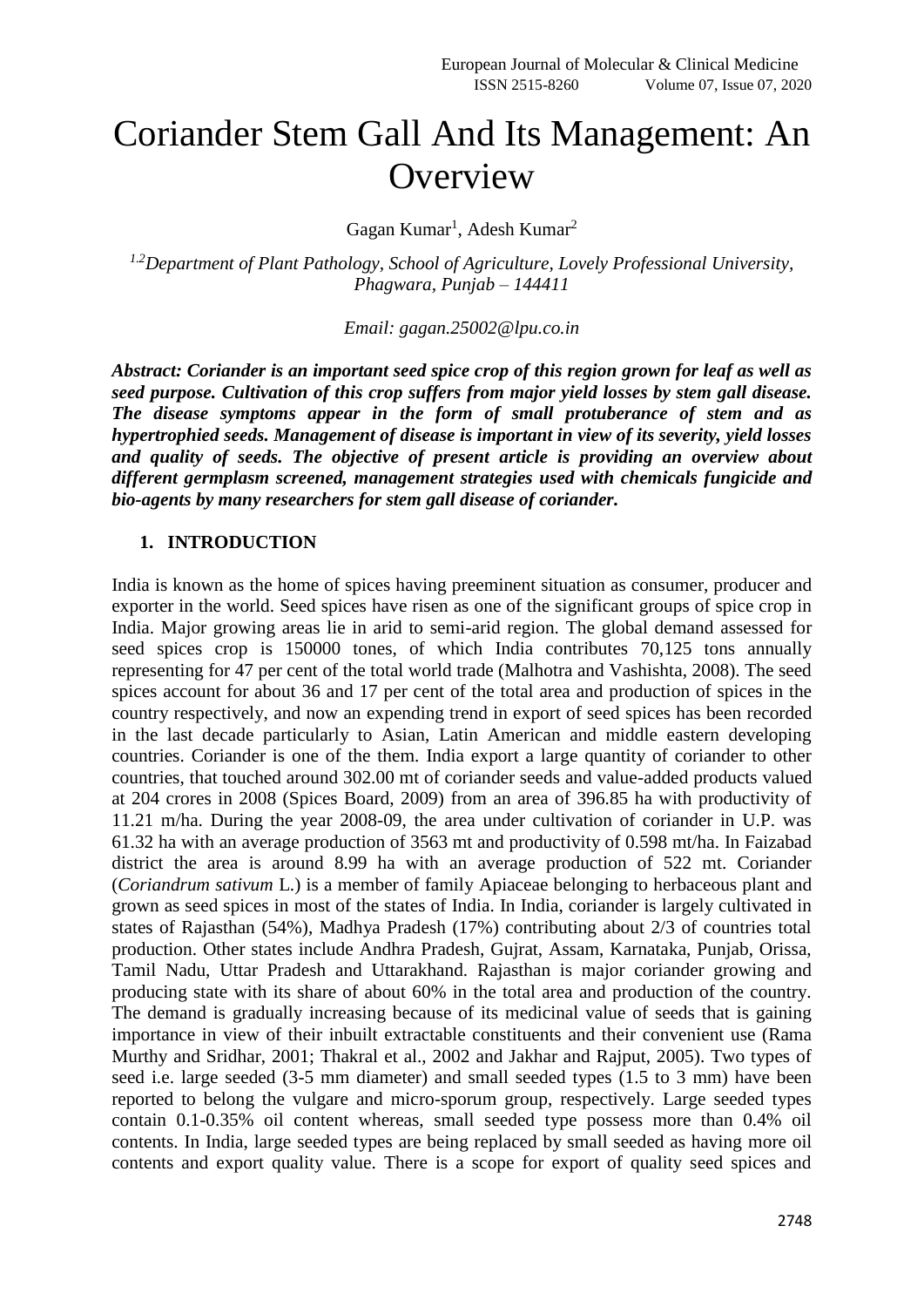value-added products to other countries. The cultivation of this most important seed spice crop suffers from major problem of high incidence of disease like stem gall (*Protomyces macrospores* Unger), powdery mildew (*Erysiphe polygoni*), wilt (*Fusarium oxyporum*), stem rot (*Rhizoctonia solani*) and other minor diseases (Chattopadhaya and Maiti, 1990; Singh et al., 1996; Keshwal and Khattri, 1998). The losses caused by insect/pests also bear importance as compared to fungal disease. Among all the fungal diseases the stem gall disease is now considered as major disease not only in Eastern U.P. zone but also in most of coriander growing areas causing yield losses up to 15-70% (Pandey and Dangey, 1998). Studies undertaken during the last few years on stem gall disease shows that disease appear regularly every year in the fields of coriander causing heavy losses in Eastern U.P (Chattopadhayay and Maiti, 1990; Saxena et al., 2002). Since the disease cause severe damages at all the stages of growth and therefore, needs immediate attention on the management to reduce losses/ crop damage.

## Symptomology

The stem gall disease appears as tumor like outgrowth on stem extending to leaves (thick and leathery) to inflorescence and seeds. The seeds are hypertrophied or hyperplased depending upon stage of infection. Infected seeds are larger than normal seeds. Infected seed posses high concentration of amino acid, reducing sugar and low concentration of non-reducing and total sugar there by reducing the quality of seeds produced (Pavgi and Muthopadhyay, 1972; Goel et al., 1983) and as a result loose their value for use as a seed and for consumption. Disease found as swellings on leaf stalks, leaf veins, stems, peduncles and also on fruits. The vein swellings give a hanging appearance to leaves. At early stage tumors appear glossy but in later stage become rupture and rough. The swellings are mostly elongated, and their size varies according to the size of the infected part, those on the stem being usually larger than those on the flower stalk. Systemic infection provides greater distortion to the plant and plant parts. The inflorescence may show outgrowth on the surface, and uniform invasion of the fruit makes it abnormally large, but partial invasion may lead to distortion (Gupta, 1962)

#### *Epidemiology*

Environmental condition plays important role in the development of every plant disease. Coriander stem gall disease also affected by climatic condition such as high soil pH, moisture and appears regularly every year in the field. To determine the severity of epidemics weather conditions, contribute significantly, however, information on this aspect of stem gall disease is limited. In development of stem gall minimum or maximum atmospheric temperature with relative humidity play an important role (Saxena et al., 2002). Sowing time also affect the incidence and severity of disease. Appearance of disease observed on plants when the minimum and maximum temperatures were  $13.2$  and  $30.9^{\circ}$ C, respectively and relative humidity was 57.2 percent. Maximum disease intensity was recorded in the plants sown when the minimum and maximum temperature was  $8.1$  and  $22.6^{\circ}$ C, respectively, and relative humidity of 65.8 percent. Maximum germination of *P. macrosporus* chlamydospores was observed at  $22-24$ <sup>o</sup>C (Tripathi et al., 2003). Experimental results showed that, the disease appeared when minimum temperature was 7 and maximum temperature was 26.0°C. The disease increased when minimum and maximum temperature increased from 11 to 13<sup>o</sup>C and 30 to  $32.5^{\circ}$ C respectively and above this temperature  $(36.5^{\circ}$ C) the increase in disease intensity was checked (Kumar et al., 2014). In winter season presence of excess soil moisture, low sunshine hours due to cloudy weather enhance the spread of stem gall and can affect the crop up to 100 percent (Malhotra et al., 2016). Development of stem gall disease. That is also observed very high and low soil moisture not suitable for disease development (Leharwan et al., 2018).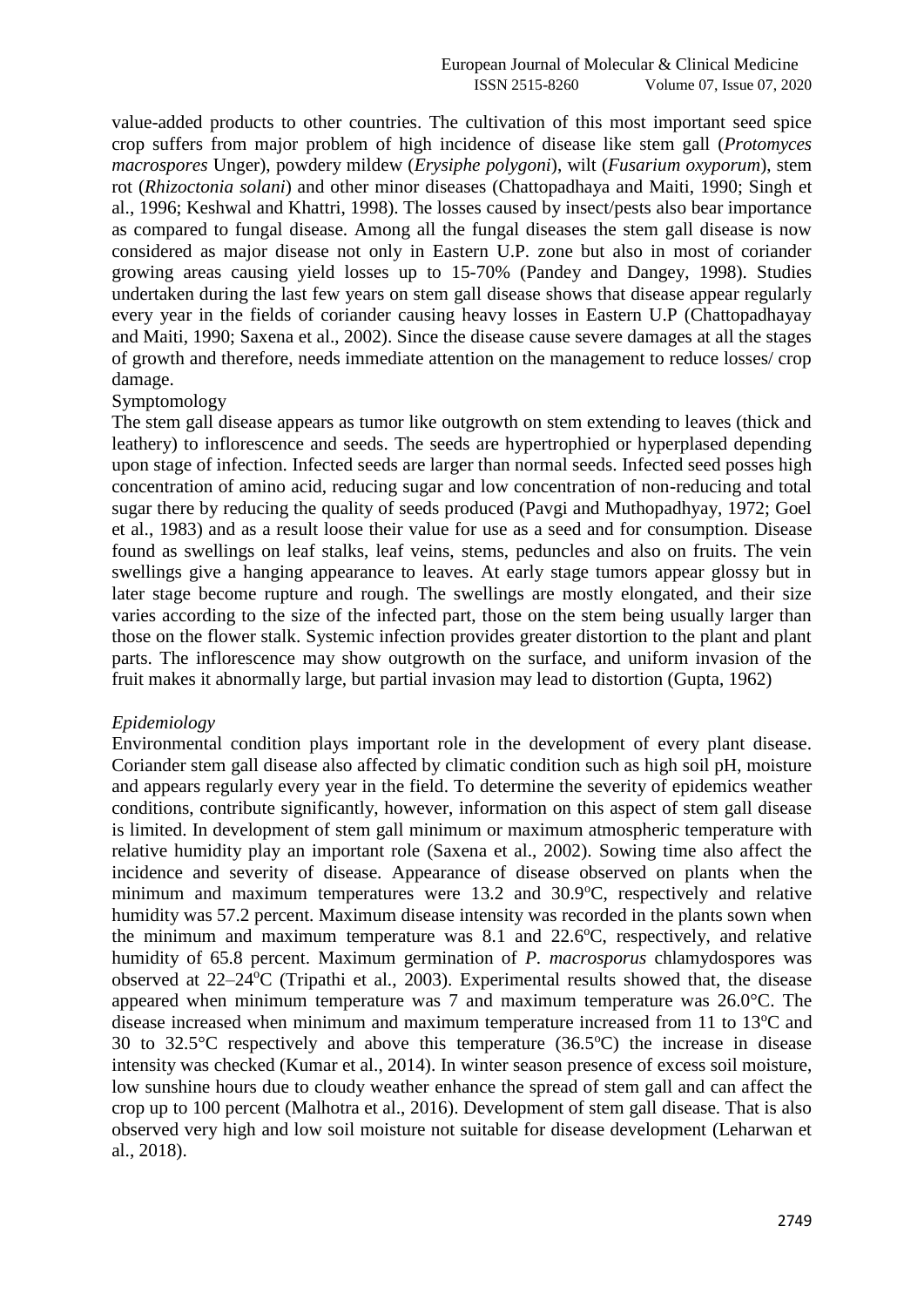#### *Disease management*

Coriander 18 verities tested for resistance against *Protomyces macrosporus* Unger in terms of disease intensity and losses in seed yield. Out of 18 varieties tested 9 varieties namely Shujalpur local, NP-92, NOP-95, Delhi-local, and P-107 were found moderately resistant and other shared varying degree of susceptibility (Gupta, 1973). Evaluation and screening of number of germplasms at different location have been undertaken by different workers. 18 coriander varieties were screened against stem gall disease and G-C-88-8, G-5365-91, Pant-1 and UD 20 were found to be moderately resistant under Gwalior condition. Variety CS-4 was found highly susceptible to *Protomyces macrosporus Unger* (Tripathi et al., 1998). Sixteen coriander genotypes were evaluated for 2 years during 1994-96 to judge the oil yield ability of genotypes in the subtropical region of north India. C-1 showed the highest oil yield, seed yield as well as high resistance against stem gall disease (Kalra*,* 1999). Coriander cultivars were screened for yield potential and resistance to stem gall in an infected plot in Madhya Pradesh during *Rabi* seasons of 1999-2000 and 2000-01. None of the cultivars were completely free from disease but 5 cultivars (like UD-20, G 5365-91, Pant-1, JD-1 and RCr-41 had less than 10% disease intensity (Tripathi, 2001). A greenhouse study was conducted to test some recently developed and popular coriander cultivars to stem gall disease and to estimate the seed yield loss. A significant and positive correlation coefficient was recorded between stem gall intensity and % seed yield loss which indicated that the loss in seed yield increased with the corresponding increase in stem gall intensity. The susceptible cultivar CS-4 had the maximum disease intensity of 4 % in a range of 26-50% (Tripathi et al., 2002). The entries G 5365-91, JD-1, Pant-1, UD-20 and RCr-41 had an disease incidence of 2.0, 4.0, 7.0, 5.0 and 9.0% respectively and were found resistant. The susceptible cultivars CS-4 had the maximum disease intensity of 41.0%. The minimum loss was recorded in JD-1 followed by G-5365-91 (Tripathi, 2002). 40 germplasm were evaluated during 2001-02 for their tolerance to stem gall disease. Minimum seed infection of 1.1 % was recorded in NDCor-1 and NDCor-37 with mean seed yield of 7.05 and 16.86 q /ha respectively (Saxena *et al*., 2002). Seventy accessions of coriander were evaluated for resistance against stem gall. The accession PH- 7, Pant Haritima, COR-17 and COR-2 were highly resistant and has been suggested to use the parents in breeding programme for resistance to against stem gall disease (Singh et al., 2003). Out of 120 Indian accession screened in Lucknow under late planting condition, only one accession CIMAP 2053 was showed tolerance to stem gall disease (Kalra et al., 2003). A number of genotypes have been screened for their tolerance to stem gall disease under the field condition at different centers of All India Coordinated project in Spices crops indicated that UD-475,UD-20,130,278 were free from stem gall disease at Jobner. However, at farmers field none of the entry was found free from the disease. At Danta District Sikar, out of 20 entries tested, UD-118, UD-478 were found free from stem gall disease at farmers field (Anonymous, 2005-06; 2006-07). Genotype RCr-41 and ACR-69 were found free from stem gall and wilt disease incidence (Datta and Choudhauri, 2006).

Biological control agents are successfully used by several workers in their experiment such as *Trichoderma viride* and *Pseudomonas fluorescens* as a seed treatment, soil treatment and as foliar sprays. Seed treatment with *T. viride* 4 g/kg seed + soil treatment by *T. viride* 2 kg/ha was found better for the management of stem gall disease in coriander (Dabbas et al., 2009). Similarly, seed treatment of bio-fungicides like *T. viride* and *Pseudomonas* at the rate of (0.4%) and foliar spray of *Trichoderma* spp. and *Pseudomonas* spp. at the rate of (0.4%) after 40,60 and 75 days of sowing decreased the percentage incidence of disease by 24.50 and 32.65, respectively (Kumar et al., 2014).

Studies have also shown that Captafol at the rate of 2 g/kg was effective in inhibiting chlamydospore germination and improving seedling vigour with partial control of disease in field. Seed treatment with Thiram @ 2 g/kg followed by three spray of Calixin @ 0.1% at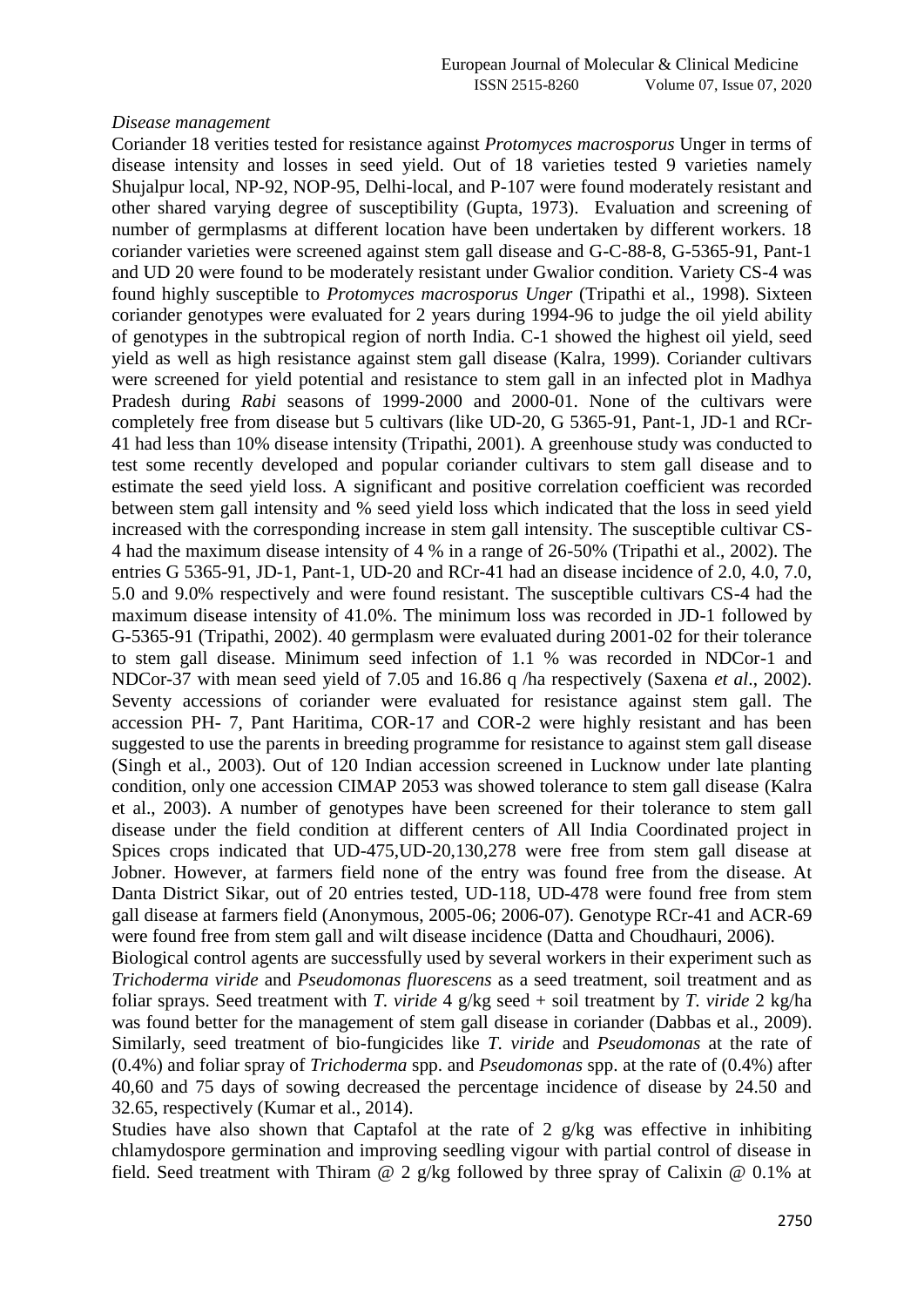different growth stages of crop have best result for control of disease. Soil and seed treatment with Thiram gave better result (Nene et al., 1966). Seed treatment with Bavistin (Carbendazim), Captan, Thiram and Vitavax (Carboxin) at 2 and 4g a.i./kg seed and foliar spray with Carbendazim (0.2%), Carboxin (0.1%) Copper oxychloride (0.3%), Mancozeb  $(0.25\%)$ , Streptomycin (500 ppm) and Tridemorph  $(0.1\%)$  were applied at 30, 45, 60 and 75 days after sowing. The better disease control (66.6%) were observed as seed treatment with Captan  $\omega$  4 g/kg seed, and as foliar spray 62.5 and 58.3% control was obtained with Streptomycin, Carboxin and Tridemorph, respectively, 30 days after sowing (Lakra, 2000). Four foliar sprays with Captafol or Carboxin and Thiram applied at fortnightly intervals from the time of disease expression were observed more effective than seed treatment or combined seed or soil treatment and in increasing yield of coriander at Rampur, Nepal (Bhardwaj and Shrestha, 1985). The application of some fungicide like Thiram, Captan, Bavistin (Carbendazim), Vitavax (Carboxin) and Mancozeb as seed dressing or seed dressing + foliar spray in disease control examined in a field experiment in Madhya Pradesh during the Rabi seasons of 1997-98 showed lower disease intensity and higher seed yield, seed dressing with fungicide gave better results compared to seed dressing + foliar spray treatment. Thiram, applied as seed dressing or seed dressing  $+$  foliar spray, resulted in the lowest disease intensity and higher seed yield (Tripathi et al., 2002). Seed treatment with Agrosan GN at the rate of 2 g/kg, Thiram Bavistin (1:1 proportion) at the rate of 2 g/kg of seed and foliar spray of 0.1% Bavistin (500-700 litre of water) at the time of disease appearance, twice or thrice after 20 days interval were effective in controlling the disease (Singh et al., 2001).

## **2. CONCLUSION**

Stem gall disease is a very serious disease in coriander. It causes damage to foliage as well as seed of coriander, which finally affect severe yield loss. There are many fungicides and biocontrol agent in use but incidence of stem gall is still encountered. Therefore, in view of importance, high incidence/severity of disease and yield losses caused by this disease, proper investigations should be planned.

# **REFERENCES**

- [1] Malhotra, S. K., & Vashishtha, B. B. (2008). Package of practices for production of seed spices. *National Research Centre on Seed Spices, Tabiji, Ajmer, India*, 98.
- [2] Anonymous (2009-10). Annual Report All India Coordinated Research Project on Spices Crop. Indian Institute of Spice Research, Calicut.
- [3] Murthy, A. R., & Sridhar, V. (2001). Seed spices and Ayurveda. Seed Spices Production Quality and Export. Agarwal, S., Sastry, EVD and Sharma, RK (Editors). Pointer Publishers, Jaipur, 290-302.
- [4] Thakral, K.K., Mangal, J.L. & Thakral, R. (2002). Medicinal Importance of Spices grown in Northern India. *Ind. J. Arecanut and Medicinal Plants.* **4** (1): 53-55.
- [5] Jakhar, M.L. and Rajput, S. S. (2005). Medicinal properties of spices in advances in Seed Spices Production. *National Research center on Seed Spices*. Ajmer p 229-230.
- [6] Chattopadhyay, S.B. & Maiti Satyabrata (1990). Disease of Betelvine and Spices, Coriander. 113-121.
- [7] Singh, U. C., Singh, R., & Jakhar, M. R. (1996). Incidence of protomyces gall and aphid on coriander. *Flora and Faunaa, Jhansi*, *2*(2), 129-130.
- [8] Keshwal, R. L., & Khatri, R. K. (1998). Reaction of some high yielding varieties of coriander to powdery mildew. *Journal of Mycology and Plant Pathology (India)*. 28  $(1):58-59.$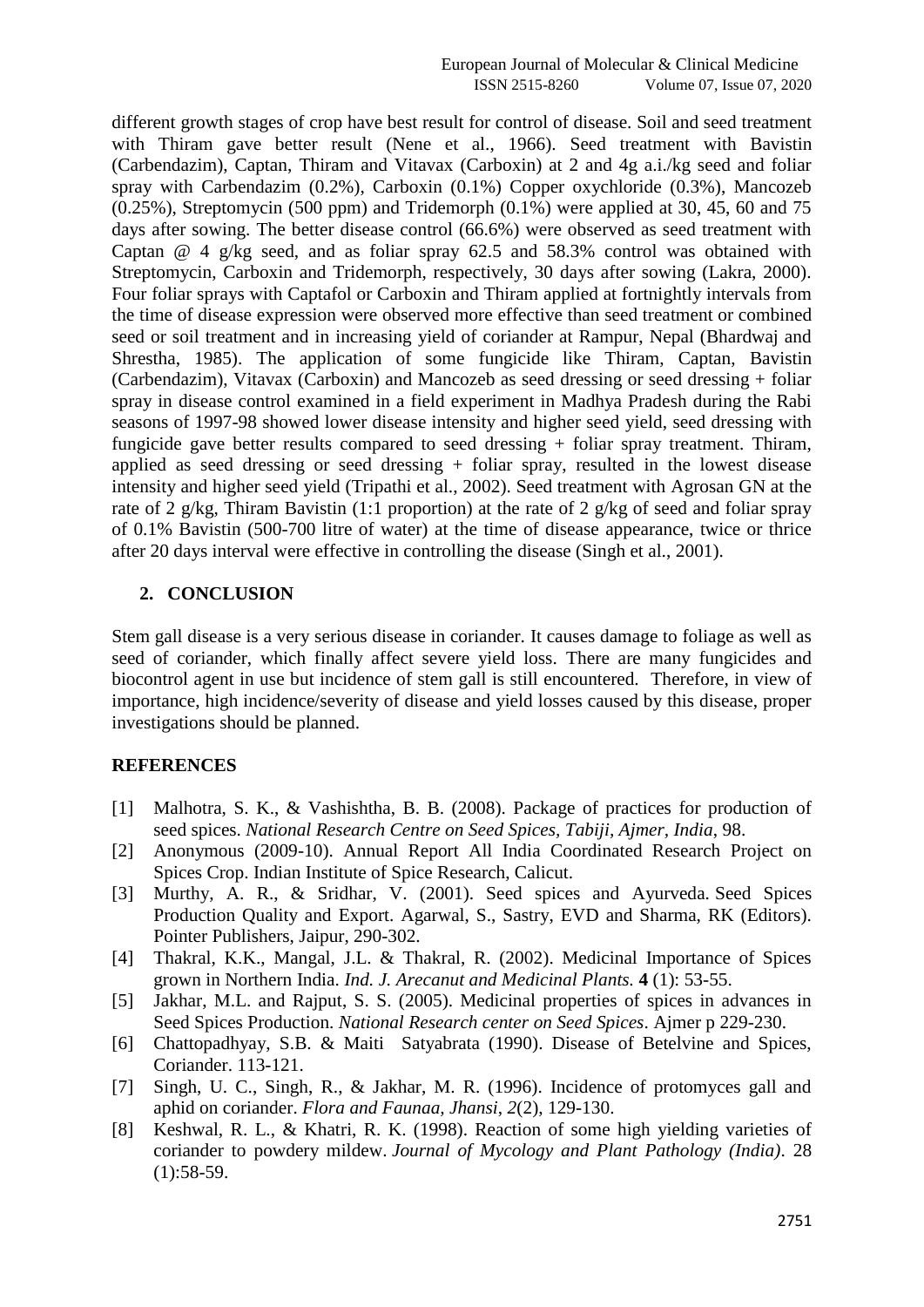- [9] Pandey, R.N. & Dange, S.R.S. (1998). Disease of coriander and fennel-a review. *Agriculture Review*, Karnal, 19 (2):120-125.
- [10] Pavgi, M. S. & Mukhopadhyay, A. N. (1972). Partial fruit development is due to part infection. *Cytologia*, 37 (4):619-627.
- [11] Goel, A. K., Kumar, S., & Tayal, M. S. W. (1983). Biochemical alteration induced in Coriandrum sativum L. by *Protomyces macrosporus* Unger. *Indian Bot. Rep*, *2*(1), 62- 64.
- [12] Saxena, R. P., Dixit, S., Pandey, V. P. and Singh, V. K. (2002). Germplasm screening for stem gall disease in coriander. Paper presented in National Symposium on integrated management of plant disease of Mid-Eastern India with a cropping system perspective, held at NDUAT, Faizabad during 5-7 December 2002.
- [13] Gupta, J. S. (1962). Pathological anatomy of the floral parts and fruits of coriander affected with *Protomyces macrosporus* Ung. *Agra University Journal of Research. Science*, *11*, 307-320.
- [14] Tripathi, A. K. (2003). Effect of sowing dates and weather parameter on stem gall disease of coriander. *Indian Phytopathology*. **56** (2):191-193.
- [15] Gagan, K., Saxena, R. P., Yadav, S. K., Patel, J. S., & Ankita, S. (2014). Effect of temperature on the efficacy of fungicide and biocontrol agent with incidence of stem gall disease of coriander. *Trends in Biosciences*, *7*(19), 3038-3046.
- [16] Malhotra, S. K., Kakani, R. K., Sharma, Y. K., Saxena, S. N., & Vashishtha, B. B. (2016). Comparative superiority of coriander variety NRCSS ACr-1 for yield and stem gall disease tolerance. *Indian Journal of Horticulture*, *73*(3), 453-455.
- [17] Leharwan, M., Gupta, M., & Shukla, A. (2018). Effect of temperature and moisture levels on disease development of stem gall of coriander. *Agricultural Science Digest-A Research Journal*, *38*(4), 307-309.
- [18] Gupta, R. N. (1973). Longevity of Chlamydospores of coriander gall fungus. *Indian Phytopath.,* 26 (3) :581-582.
- [19] Tripathi, A. K., Barataria, A. M., Pandya, R. K., Chauhan, S., & Chauhan, S. (1998). Evaluation of coriander cultivars against stem gall disease. *Flora and Fauna, Jhansi*, *4*, 98.
- [20] Kalra, A., Patra, N. K., Singh, H. P., Singh, H. B., Mengi, N., Naqvi, A. A., & Kumar, S. (1999). Evaluation of coriander (*Coriandrum sativum*) collection for essential oil. *Indian Journal of Agricultural Sciences*, *69*(9), 657-659.
- [21] Tripathi, A. K. (2001). Evaluation of coriander cultivars for resistance against stem gall disease and yield potential. *Crop Research Hisar*, *22*(3), 485-488.
- [22] Tripathi, A. K., Bartaria, A. M., Pandya, R. K., & Tripathi, M. L. (2002). Effect of cultural practices on stem gall disease of coriander. *Annals of Agricultural Research*, *23*, 171-173.
- [23] Singh, H. B., Singh, A., Tripathi, A., Rai, S. K., Katiyar, R. S., Johri, J. K., & Singh, S. P. (2003). Evaluation of Indian coriander accessions for resistance against stem gall disease. *Genetic Resources and Crop Evolution*, *50*(4), 339-343.
- [24] Kalra, A., Gupta, A. K., Katiyar, N., Srivastava, R. K., & Kumar, S. (2003). Screening of Coriandrum sativum accessions for seed and essential oil yield and early maturity. *Plant Genetic Resources Newsletter*, 19-21.
- [25] Anonymous (2005-06). Annual Report All India Coordinated Research Project on Spices Crop, Indian Institute of Spice Research IISR, Calicut.
- [26] Anonymous (2006-07). Annual Report All India Coordinated Research Project on Spices Crop. Indian Institute of Spice Research, Calicut.
- [27] Datta, S., & Choudhuri, P. (2006). Evaluation of coriander germplasm under terai zone of West Bengal. *Haryana Journal of Horticultural Sciences*, *35*(3/4), 348-349.